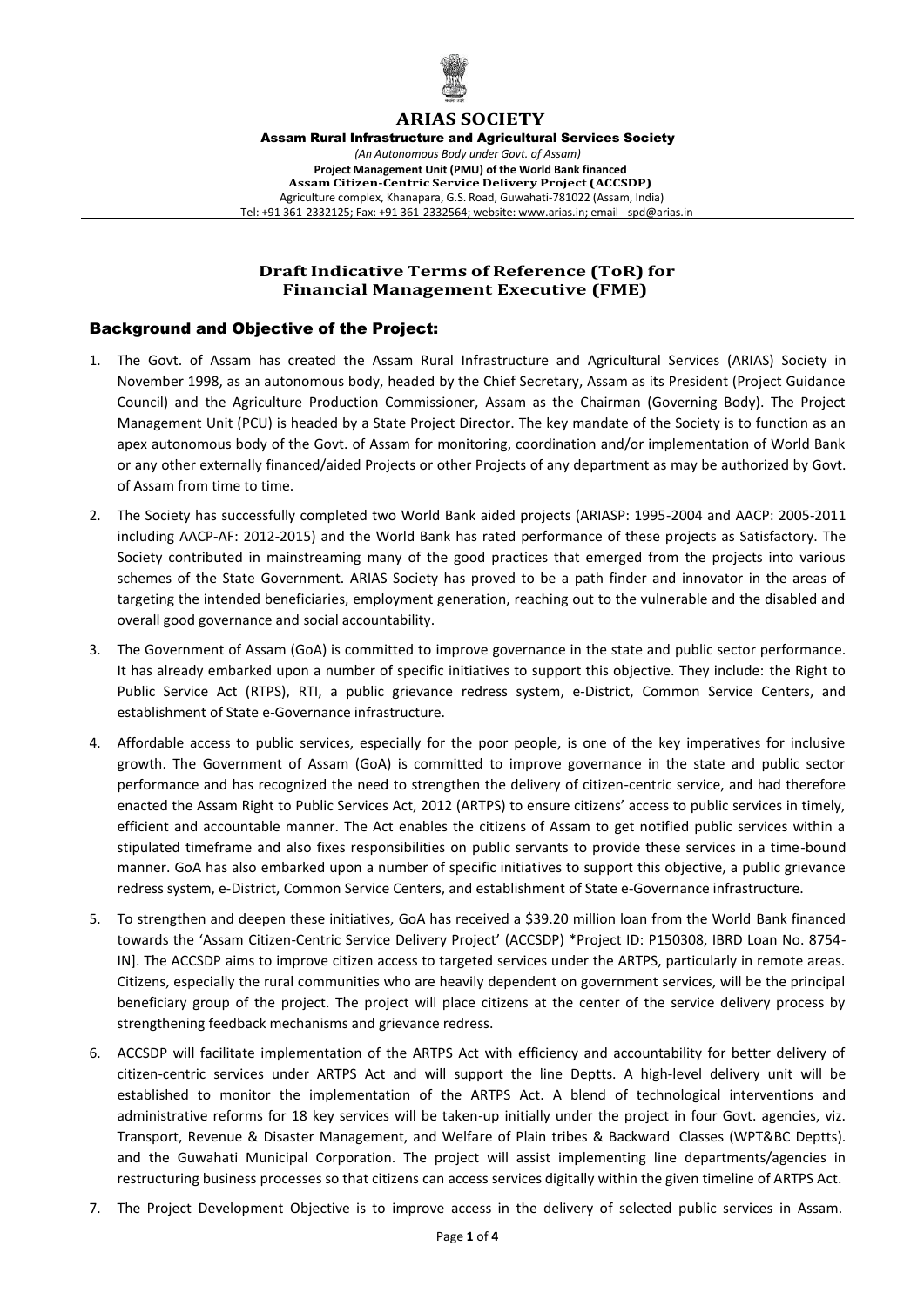ACCSDP also aims to strengthen institutional operations and improve citizen awareness and participation in order to expand access to services to benefit the rural poor. This inclusive approach will contribute to access improvements in four key ways: (i) by expanding the number of Right to Public Services Act (RTPS) services which are digitized and available on-line; (ii) by improving connectivity infrastructure especially in underserved areas to enhance citizen access to services; (iii) by engaging local populations in service delivery (through both participatory and digital approaches) so that targeted priority services for the rural communities are accessible; and (iv) by rationalizing and strengthening service delivery by front-line institutions. This project design is pivoted around four interrelated components: (i) strengthening RTPS implementation; (ii) improving service delivery processes in targeted departments; (iii) setting up Public Facilitation Centers (PFC) to receive requests for RTPS services and electronically deliver select services to the citizens closer to their homes; and (iv) promoting citizen engagement.

- 8. These key components of the project namely digitization of services, ICT infrastructure, citizen engagement, frontline delivery institutions, and change management would be managed through the Project Management Unit (PMU) under the ARIAS Society, led by a State Project Director (SPD) and would have *inter alia* the following staff/consultants:
	- Business Process Re-engineering and IT Specialist
	- ICT Infrastructure Specialist
	- Social Development and Communication Specialist
	- Monitoring and evaluation (M&E) Specialist
	- Citizen engagement and Change management
	- Procurement & Contract Management Specialist
	- Financial Management Specialist
	- PMU Support Staff
- 9. The Financial Management policies & procedures of ACCSDP would be guided by Financial Management Manual of the project. The same is divided into two parts. The First part is a reference guide and the Second part works as field manual to be used by the Project Management Unit for the day to day management of the project. The project accounts (books of accounts) would provide the basis for preparation of Project Financial Statements (PFS) and would be established to reflect the financial transactions in respect of the project as per the Financial Management Manual (FMM) of ACCSDP.
- 10. The PMU of the ACCSDP is seeking an interested and qualified professional for the position of **Financial Management Executive** hereinafter referred as **'FME'** on a full time basis to lead the procurement management function of the Society.

## Key Tasks and Responsibilities

#### **11. Support Coordination and Management**

The Financial Management Executive (**FME**) will report to the Chief Financial Management Specialist (**CFMS**) of the ACCSDP and in his absence, report to the Chief Financial Controller (CSC), ARIAS Society and provide assistance on finance and accounting functions, including for the following :

- a) Technical support in all areas of day to day finance and accounting functions and financial management of ACCSDP, to ensure regular & proper keeping of accounts related records of the ACCSDP, observing the standard accounting principles of double entry systems;
- b) Work closely with the accounts team of ARIAS Society and will assist in works related to budget; work plan, grants disbursement and audits;
- c) Regularly monitor the financial performance of ACCSDP including monitoring of expenditures, including analysis and preparations of reports required for financial management of the project
- d) Assist in maintenance of the ACCSDP Accounts as per the Financial Management Manual of ACCSDP/ARIAS Society and other rules & regulations and guidelines issued by ARIAS Society from time to time;
- e) Ensure that the Financial management systems and internal control procedures as applicable to the ACCSDP are being adhered to by the various units;
- f) Keep strong liaison with the Finance & Accounts personnel of the PMU, ARIAS Society with regards to consolidation of information, claim submission and other accounting issues;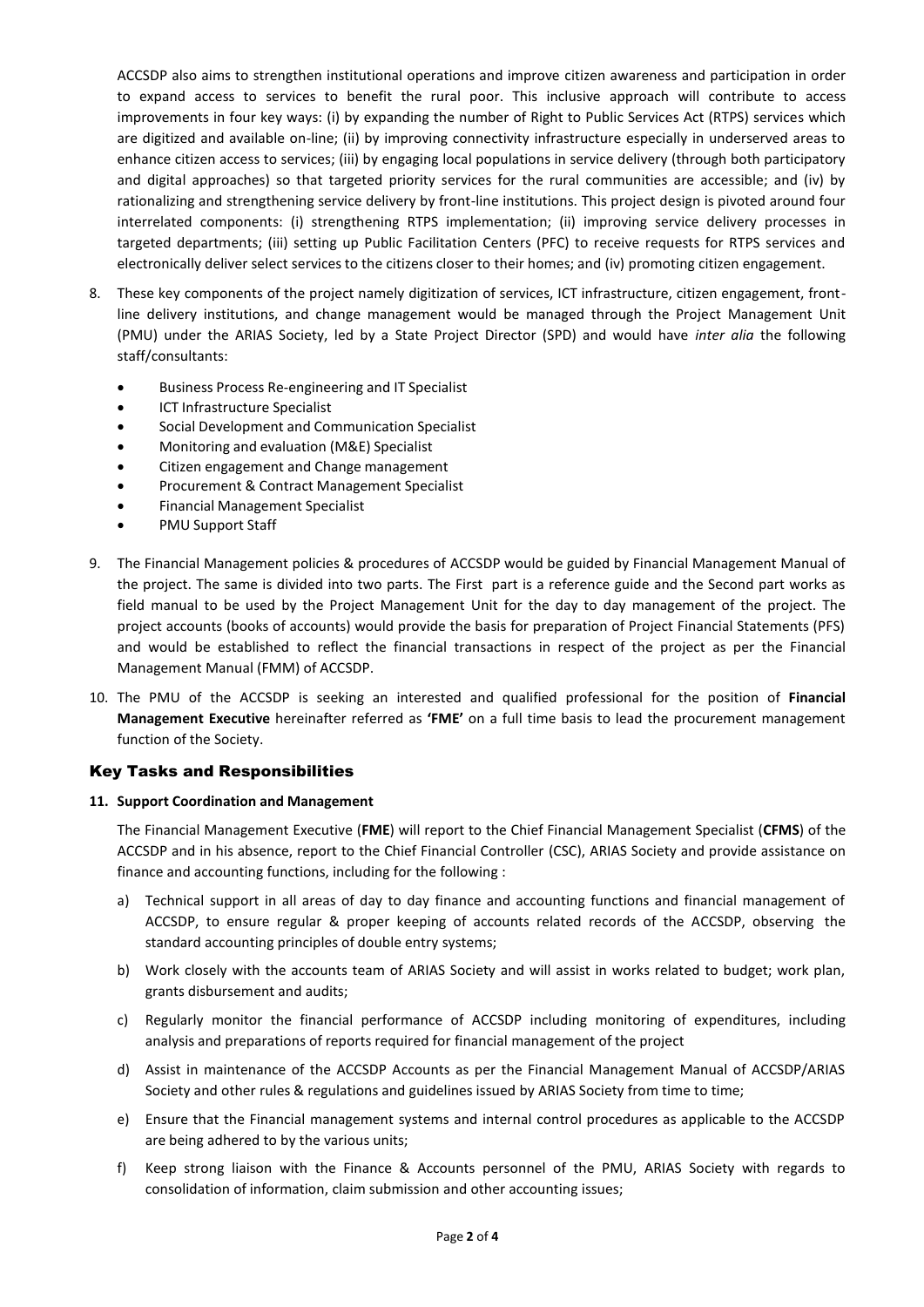- g) Ensure that goods & services are procured in accordance with the relevant Financing & Project Agreements and as per the World Bank guidelines for procurement of goods, works & services;
- h) Ensure that all expenditure incurred under ACCSDP has been authorized by the SPD, ARIAS Society and entered into the MIS system of ARIAS Society and in Accounting Software (such as Tally);
- i) Processing of bills/invoices etc for payment both in Manual and MIS/computerized financial accounting systems; including proper deduction of all applicable taxes and levies including service tax, TDS etc. and timely deposit all the returns to the concerned authorities;
- j) Ensure that the asset sanctioned and created under the ACCSDP have been recorded in the Asset Register showing their identification, location and custody;
- k) Ensure that funds disbursed are properly accounted and that necessary supporting documents such as records, vouchers, relevant contract agreements, etc. and books of accounts are properly retained in respect of all project procurements & expenditures, so that these are made available to Audit (Chartered Accountant/Accountant General) on demand as and when required;
- l) Assist in maintaining cash book on daily basis and will prepare monthly expenditure statements, compilation of monthly accounts & annual financial reports, and preparation of the monthly reimbursement applications and related statements of the ACCSDP for sending to the Govt. of India/World Bank.
- m) Prepare Power Point Presentation/detailed note in respect of Financial Status of the ACCSDP as and when required;
- n) Carry out monitoring visits with the program team and other members of finance team in order to ensure effective financial management of ACCSDP;
- o) Liaise with appointed internal auditors and review internal audit reports and will ensure compliance with corrective measures; review the external audit reports of Accountant General and will ensure compliance with corrective measures;
- p) Any other official responsibilities as assigned by the SPD, ARIAS Society/ Financial Management Specialist, ACCSDP/Senior Financial Advisor, ARIAS Society.
- 12. The **FME** will have to attend PMU, ARIAS Society on all working days from 10 AM to 5 PM unless he is on official tour as approved by SPD. He/she may also be required to attend office on holidays as and when so desired by SPD for disposal of urgent matters. However, no extra remuneration will be paid for attending office on holidays.

### **13. Duration of Assignment**

- a) The contract period with **FME** is intended for entire duration of the project and coterminous with the project period of ACCSDP. However, continuity of the **FME** beyond one (1) year from the date of signing the agreement will depend upon his performance. The decision of the SPD will be final and binding in this regard.
- b) The contract with **FME** may be terminated by either side at any point of time during the contractual period by serving a 30 days' notice without assigning any reason and without thereby incurring any liability to the Govt. of Assam/ PMU/ ARIAS Society. The assignment is purely contractual in nature and will not, under any circumstance, be extended beyond the ACCSDP's closing date. The ARIAS Society or the Government of Assam will not undertake any responsibility for subsequent deployment of the consultant.
- c) The **FME** shall not assign or sub-contract, in whole or in part, his obligations to perform under this Contract, except with the SPD's prior written consent. The **FME** will have to serve the ARIAS Society on full time basis under overall command of State Project Director, ARIAS Society and provide services from the PMU at Khanapara, Guwahati. The resignation/termination shall be as per HR Policy of the ARIAS Society.
- d) The **FME** may be required to undertake field-visits and tours as per the project requirements, with prior approval of the SPD.

## 14. Essential Qualifications& Experience

a) Graduate/Post Graduate in Commerce from any Govt. recognized University with in-depth knowledge of financial management procedures applicable for World Bank/externally funded projects and having hands on experience of operating Tally accounting software. At least **4** years of experience in financial management related activities in any World Bank/Externally aided project or similar Govt. of India funded projects/National level reputed projects, with minimum 1 (one) year in Govt. projects.